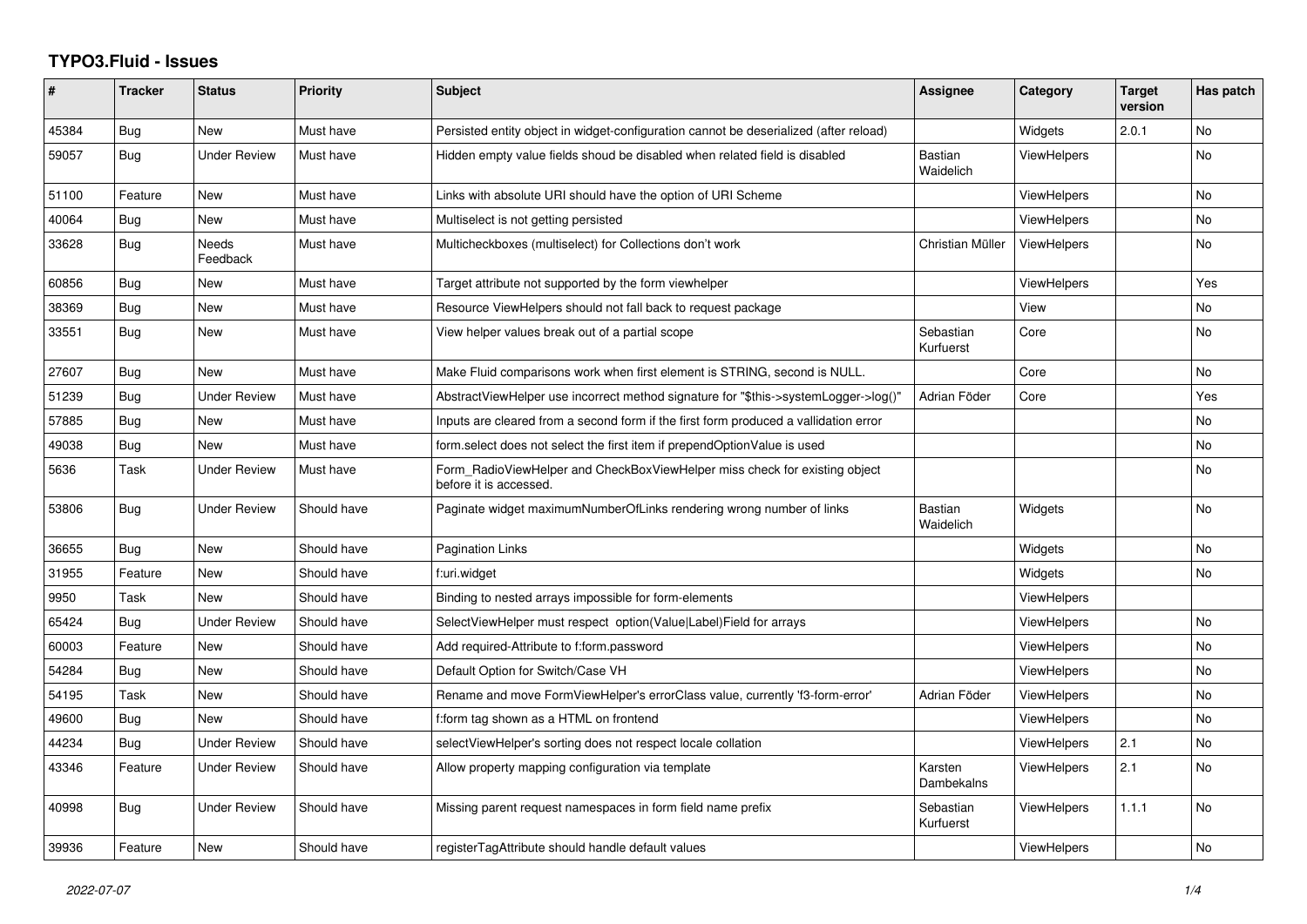| #     | <b>Tracker</b> | <b>Status</b>       | <b>Priority</b> | <b>Subject</b>                                                                                         | <b>Assignee</b>             | Category           | <b>Target</b><br>version | Has patch |
|-------|----------------|---------------------|-----------------|--------------------------------------------------------------------------------------------------------|-----------------------------|--------------------|--------------------------|-----------|
| 37619 | Bug            | New                 | Should have     | Fatal Error when using variable in name attribute of Section ViewHelper                                |                             | ViewHelpers        |                          | <b>No</b> |
| 36662 | Bug            | Needs<br>Feedback   | Should have     | Checked state isn't always correct when property is collection                                         | Kevin Ulrich<br>Moschallski | ViewHelpers        | 1.1.1                    | No        |
| 36410 | Feature        | New                 | Should have     | Allow templates to send arguments back to layout                                                       |                             | ViewHelpers        |                          | <b>No</b> |
| 34682 | Bug            | <b>Under Review</b> | Should have     | Radio Button missing checked on validation error                                                       |                             | <b>ViewHelpers</b> |                          | No        |
| 10911 | Task           | New                 | Should have     | Tx_Fluid_ViewHelpers_Form_AbstractFormViewHelper->renderHiddenIdentityField<br>should be more reliable |                             | ViewHelpers        |                          | No        |
| 8648  | Bug            | New                 | Should have     | format.crop ViewHelper should support all features of the crop stdWrap function                        |                             | ViewHelpers        |                          | No        |
| 8491  | Task           | Needs<br>Feedback   | Should have     | link.action and uri.action differ in absolute argument                                                 | Karsten<br>Dambekalns       | ViewHelpers        |                          | No        |
| 5933  | Feature        | Accepted            | Should have     | Optional section rendering                                                                             | Sebastian<br>Kurfuerst      | ViewHelpers        |                          | No        |
| 58862 | Bug            | Needs<br>Feedback   | Should have     | FormViewHelper doesn't accept NULL as value for \$arguments                                            | Bastian<br>Waidelich        | ViewHelpers        |                          | Yes       |
| 30937 | Bug            | New                 | Should have     | CropViewHelper stringToTruncate can't be supplied so it can't be easily extended                       |                             | ViewHelpers        |                          | Yes       |
| 46289 | Bug            | Needs<br>Feedback   | Should have     | Enable Escaping Interceptor in XML request format                                                      |                             | View               | 2.0.1                    | No        |
| 45394 | Task           | New                 | Should have     | Forwardport Unit test for standalone view                                                              |                             | View               |                          | No        |
| 43072 | Task           | New                 | Should have     | Remove TOKENS for adding templates fallback in Backporter                                              |                             | View               |                          | No        |
| 4704  | Feature        | New                 | Should have     | Improve parsing exception messages                                                                     |                             | Core               |                          |           |
| 46257 | Feature        | Under Review        | Should have     | Add escape sequence support for Fluid                                                                  |                             | Core               |                          | No        |
| 39990 | Bug            | New                 | Should have     | Same form twice in one template: hidden fields for empty values are only rendered<br>once              |                             | Core               |                          | No        |
| 33394 | Feature        | Needs<br>Feedback   | Should have     | Logical expression parser for BooleanNode                                                              | <b>Tobias Liebig</b>        | Core               |                          | <b>No</b> |
| 12863 | Bug            | New                 | Should have     | Attributes of a viewhelper can't contain a '-'                                                         | Sebastian<br>Kurfuerst      | Core               |                          | No        |
| 3481  | Bug            | New                 | Should have     | Use ViewHelperVariableContainer in PostParseFacet                                                      |                             | Core               |                          | No        |
| 32035 | Task           | New                 | Should have     | Improve fluid error messages                                                                           |                             | Core               |                          | Yes       |
| 52536 | Bug            | Under Review        | Should have     | Errorclass not set if no property-attribute set                                                        |                             |                    |                          |           |
| 45345 | Feature        | Needs<br>Feedback   | Should have     | Easy to use comments for fluid that won't show in output                                               |                             |                    |                          |           |
| 13045 | Bug            | New                 | Should have     | Entity decode of strings are different between if-conditions and output of variable                    |                             |                    |                          |           |
| 9514  | Feature        | New                 | Should have     | Support explicit Array Arguments for ViewHelpers                                                       |                             |                    |                          |           |
| 60271 | Feature        | New                 | Should have     | Paginate viewhelper, should also support arrays                                                        |                             |                    |                          | No        |
| 58983 | <b>Bug</b>     | New                 | Should have     | format.date does not respect linebreaks and throws exception                                           |                             |                    |                          | No        |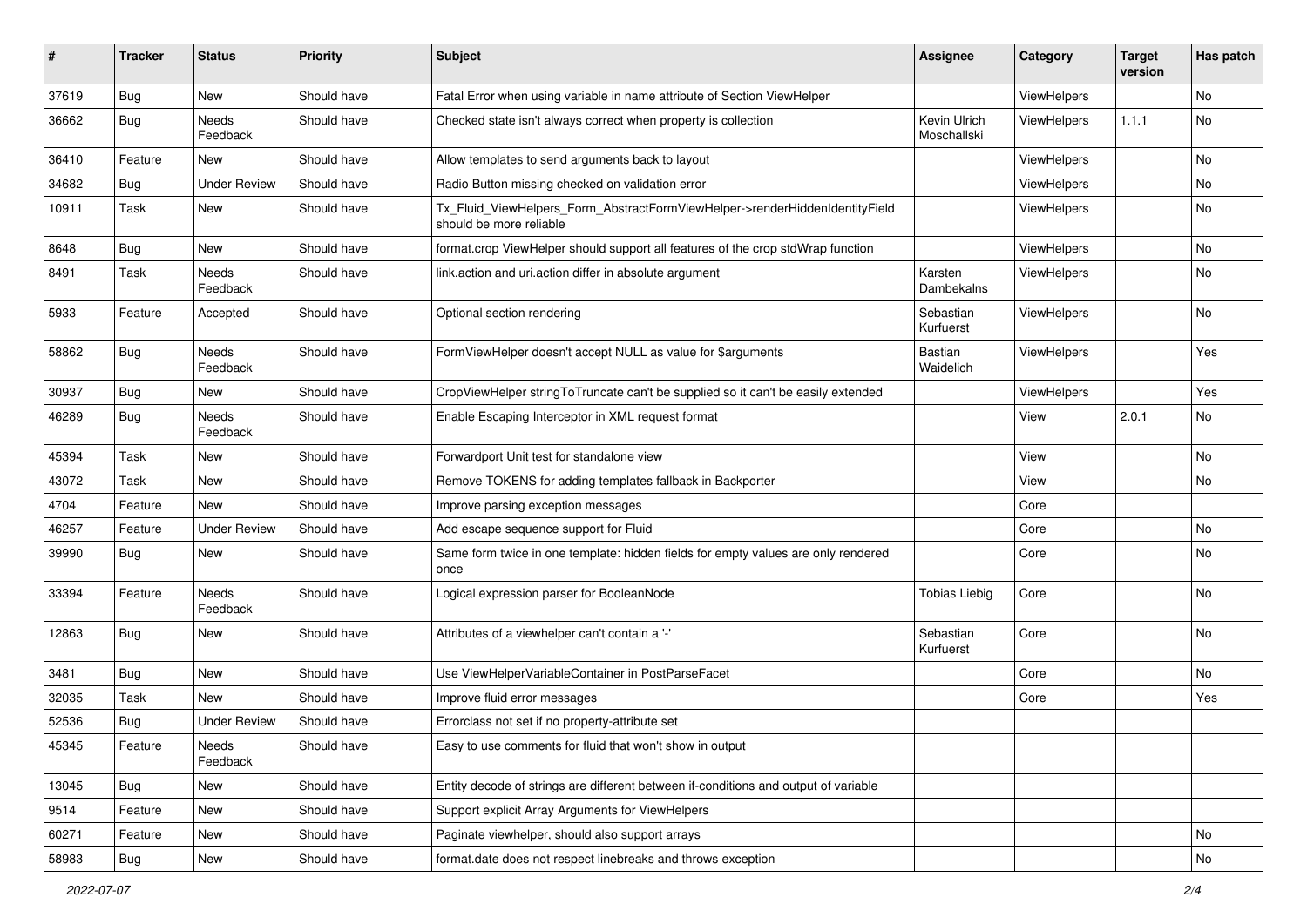| ∦     | <b>Tracker</b> | <b>Status</b>       | <b>Priority</b> | <b>Subject</b>                                                                                              | Assignee               | Category    | <b>Target</b><br>version | Has patch |
|-------|----------------|---------------------|-----------------|-------------------------------------------------------------------------------------------------------------|------------------------|-------------|--------------------------|-----------|
| 58921 | Bug            | New                 | Should have     | f:form.* VHs crash if NOT inside f:form but followed by f:form                                              |                        |             |                          | No        |
| 56237 | Task           | New                 | Should have     | in-line (Condition) View Helpers should not evaluate on parsing                                             |                        |             |                          | No        |
| 55008 | <b>Bug</b>     | <b>Under Review</b> | Should have     | Interceptors should be used in Partials                                                                     | Christian Müller       |             |                          | No        |
| 52640 | Feature        | <b>Under Review</b> | Should have     | Create an UnlessViewHelper as opposite to the IfViewHelper                                                  | <b>Marc Neuhaus</b>    |             |                          | No        |
| 52591 | Bug            | New                 | Should have     | The Pagination Widget broken for joined objects                                                             |                        |             |                          | No        |
| 52419 | Bug            | New                 | Should have     | Wrong PHPDocs notation for default value inline f:translate viewhelper                                      |                        |             | 2.0                      | No        |
| 51277 | Feature        | New                 | Should have     | ViewHelper context should be aware of actual file occurrence                                                |                        |             |                          | No        |
| 50888 | <b>Bug</b>     | <b>Under Review</b> | Should have     | WSOD by changing name of section and if Fluid caches are generated                                          |                        |             |                          | No        |
| 49756 | Feature        | <b>Under Review</b> | Should have     | Select values by array key in checkbox viewhelper                                                           |                        |             |                          | No        |
| 47669 | Task           | New                 | Should have     | FormViewHelper does not define the default request method                                                   |                        |             |                          | No        |
| 47006 | Bug            | <b>Under Review</b> | Should have     | widget identifier are not unique                                                                            |                        |             |                          | No        |
| 46545 | Feature        | New                 | Should have     | Better support for arrays in options of SelectViewHelper                                                    |                        |             |                          | No        |
| 46091 | Task           | Needs<br>Feedback   | Should have     | Show source file name and position on exceptions during parsing                                             |                        |             |                          | No        |
| 45153 | Feature        | New                 | Should have     | f:be.menus.actionMenuItem - Detection of the current select option is insufficient                          |                        |             |                          | No        |
| 43071 | Task           | New                 | Should have     | Remove TOKENS for adding fallback teplates in B                                                             |                        |             |                          | No        |
| 42743 | Task           | New                 | Should have     | Remove inline style for hidden form fields                                                                  |                        |             |                          | No        |
| 42397 | Feature        | New                 | Should have     | Missing viewhelper for general links                                                                        |                        |             |                          | No        |
| 40081 | Feature        | <b>New</b>          | Should have     | Allow assigned variables as keys in arrays                                                                  |                        |             |                          | No        |
| 38130 | Feature        | New                 | Should have     | Checkboxes and multiple select fields should have an assignable default value                               |                        |             |                          | No        |
| 37095 | Feature        | New                 | Should have     | It should be possible to set a different template on a Fluid TemplateView inside an<br>action               | Christopher<br>Hlubek  |             |                          | No        |
| 33215 | Feature        | <b>New</b>          | Should have     | RFC: Dynamic values in ObjectAccess paths                                                                   |                        |             |                          | No        |
| 28554 | Bug            | New                 | Should have     | (v4) implement feature flag to disable caching                                                              |                        |             |                          | No        |
| 28553 | <b>Bug</b>     | New                 | Should have     | improve XHProf test setup                                                                                   |                        |             |                          | No        |
| 28552 | <b>Bug</b>     | New                 | Should have     | (v5) write ViewHelper test for compiled run; adjust functional test to do two passes<br>(uncached & cached) |                        |             |                          | No        |
| 28551 | <b>Bug</b>     | Accepted            | Should have     | (v4) backport VHTest                                                                                        | Sebastian<br>Kurfuerst |             |                          | No        |
| 28550 | Bug            | New                 | Should have     | (v4) make widgets cacheable, i.e. not implement childnodeaccess interface                                   |                        |             |                          | No        |
| 28549 | Bug            | New                 | Should have     | make widgets cacheable, i.e. not implement childnodeaccess interface                                        |                        |             |                          | No        |
| 3291  | Feature        | Needs<br>Feedback   | Should have     | Cacheable viewhelpers                                                                                       |                        |             |                          | No        |
| 34309 | Task           | New                 | Could have      | Unknown ViewHelpers cause exception - should be handled more graceful                                       |                        | ViewHelpers |                          | No        |